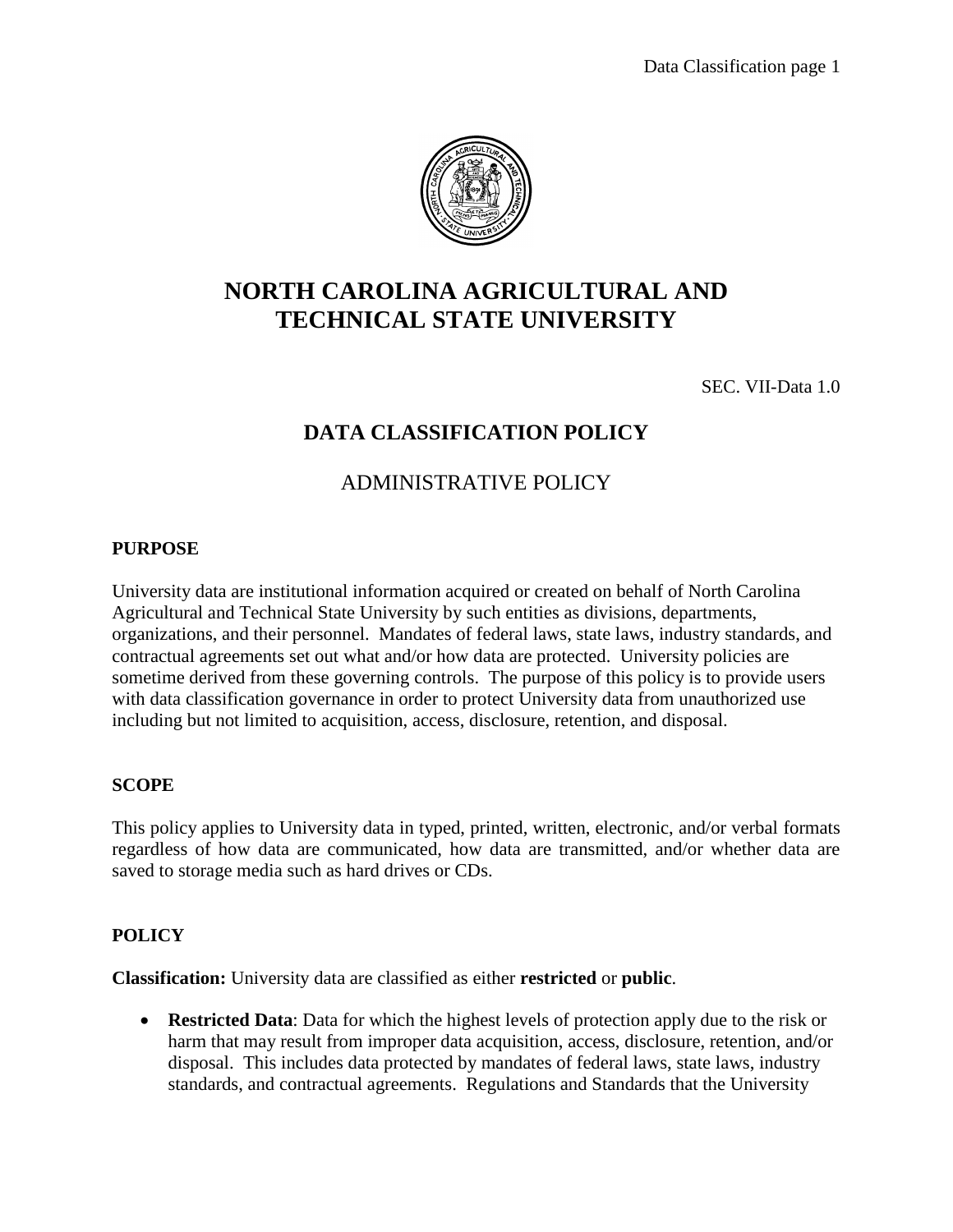users must abide by include but are not limited to the ones listed in the Regulations and Standards table in this policy.

 **Public Data**: Data for public use that has neither disclosure nor access restrictions. This includes data governance mandated by the North Carolina Public Records Act which is listed in the Regulation and Standards table.

Examples of public data include but are not limited to the following: directory information, press releases, posted course schedules, annual reports, University website information with unrestricted access, University announcements, and publications (i.e. newsletters, magazines, etc.).

**Responsibilities:** Security measures for data are set by the defined roles below.

- **Data Steward**: A data steward is the manager of data that are acquired and/or created. A data steward classifies data as restricted or public, how data can be used including disclosure, who can access the data, how the data can be accessed, data access privileges, data retention, and data disposal.
- **Data Custodian:** A data custodian is entrusted with the care of data by a data steward. Data stewards must work with data custodians to develop and implement policies and procedures for requesting and maintaining access to data. These policies and procedures shall be developed taking into account the risk associated with the specific data and/or system being accessed. A data custodian implements applicable controls such as data security, physical security, backup and recovery. A data custodian, when applicable, grants access to data based upon authorization from a data steward.
- **Data User**: A data user requests access to data from a data steward. A data steward entrusts a data user to create data, modify data, or delete data while maintaining the integrity of the data and complying with policies and procedures established to protect data.

**Data Retention and Disposition:** Data stewards are responsible for establishing as well as communicating retention and disposal policies and procedures. The University General Records Retention and Disposition Schedule govern the institutions of the University of North Carolina System on the retention, destruction, transfer, or disposal of records. It is accessible on the University Archives Department website

[\(http://www.library.ncat.edu/resources/archives/records.html\)](http://www.library.ncat.edu/resources/archives/records.html). The University Archives Department assists offices with records management.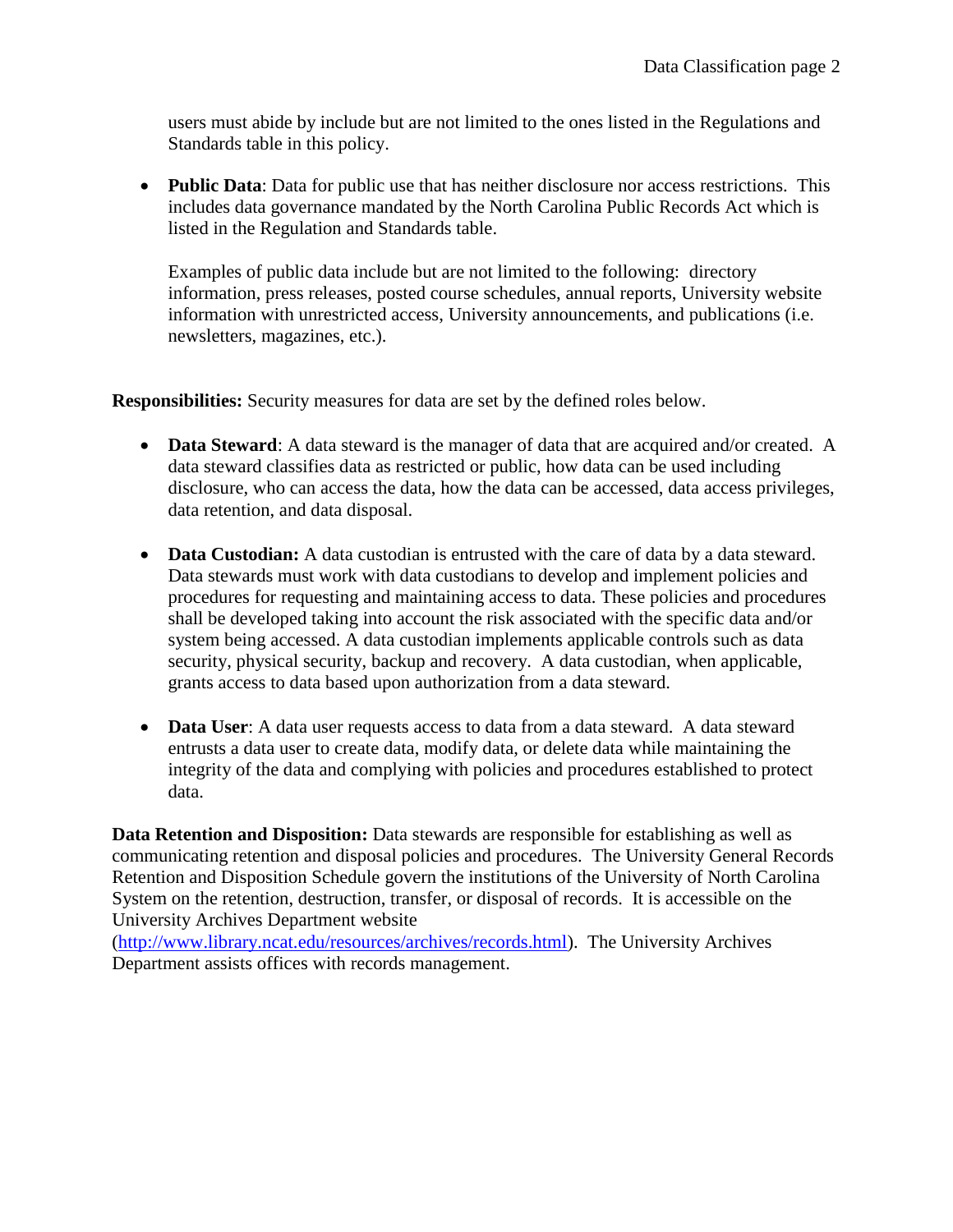## **ENFORCEMENT**

Non-compliance with a federal or state law can have severe financial consequences for the University and the person(s) responsible for the negligence. The following penalties could occur as a result of non-compliance:

- With the Family Education Rights and Privacy Act (FERPA), federal funding could be lost to the University, including grants and financial aid.
- With Gramm-Leach-Billey Act (GLBA), the University could be fined up to \$100,000.
- With the Health Insurance Portability and Accountability Act (HIPAA), the fine could range from \$50,000 to \$250,000 and a one to two year prison term for the individual responsible for non-compliance.
- With the Payment Card Industry Data Security Standard (PCI DSS), the University may no longer be permitted to accept credit card payments and also may receive a fine up to \$500,000 per incident.

Enforcement of this policy includes the following:

- Divisional and departmental assessments
- External and internal audit compliance
- Federal and state laws and regulations, University policies, and industry standards

University sanctions for individuals cited for unauthorized use may result in one or more of the following:

- Suspension of computing and networking privileges
- Misconduct review
- Termination of employment
- Student suspension or dismissal
- Breach of contract/agreement filed against vendors, contractors, guests, and alumni

For University students and employees, the sanctions will be administered in accordance with governance from the student handbook, the faculty handbook, Human Resources, and the Office of State Personnel procedures, as appropriate.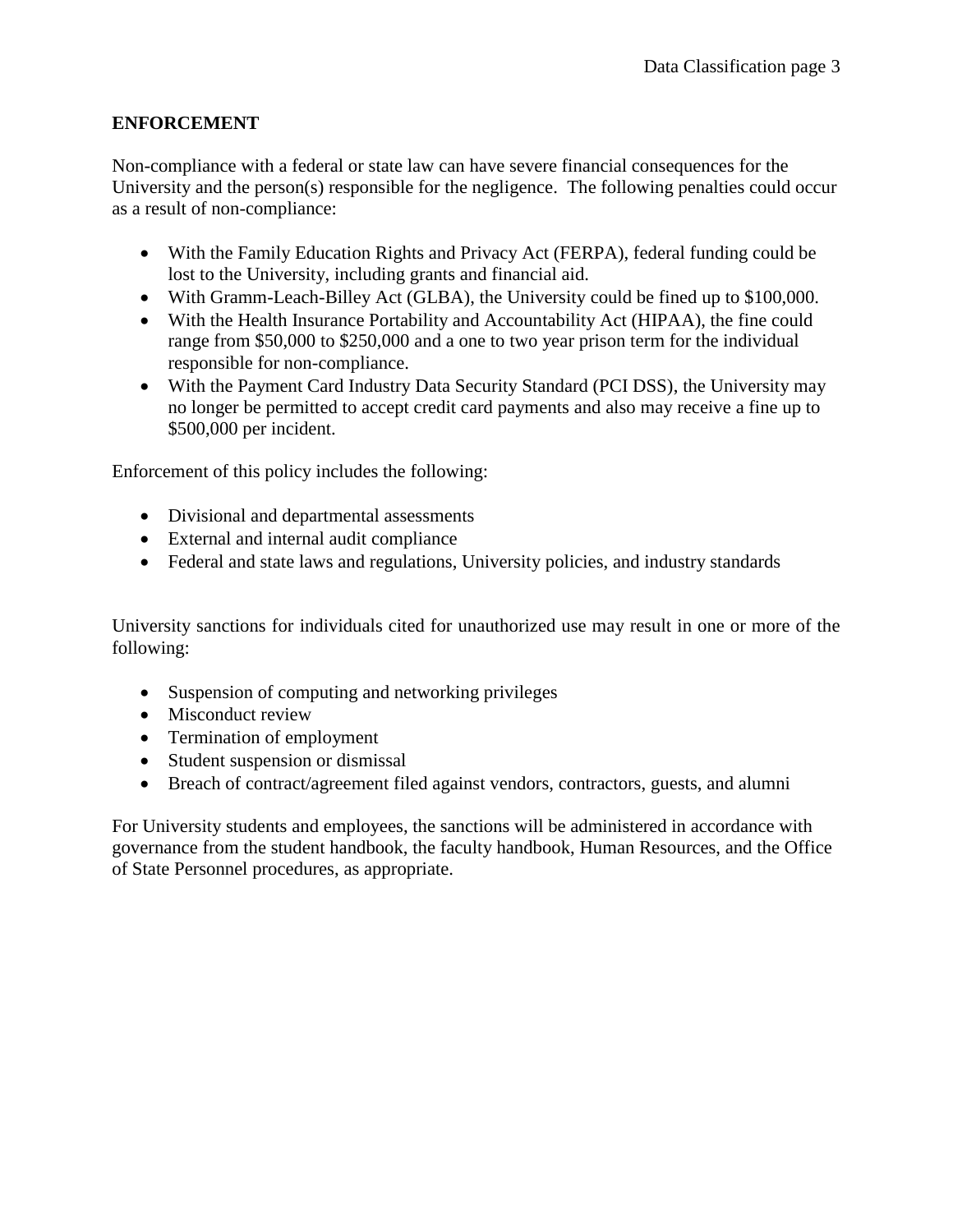## **References:**

Regulations and Standards Table: All users of University data are responsible for understanding and complying with the protection of data elements and records listed in the table as well as all other listed requirements.

| Name:                  | Family Educational Rights and Privacy Act (FERPA)                                       |                                                                                   |  |                                                                |  |  |
|------------------------|-----------------------------------------------------------------------------------------|-----------------------------------------------------------------------------------|--|----------------------------------------------------------------|--|--|
| <b>Description:</b>    | Protects students' privacy by prohibiting disclosure of education records without adult |                                                                                   |  |                                                                |  |  |
|                        | consent                                                                                 |                                                                                   |  |                                                                |  |  |
| <b>Type:</b>           | Federal                                                                                 | Reference(s):                                                                     |  | http://www.ncat.edu/registrar-office/ferpa/index.html          |  |  |
|                        | Law                                                                                     |                                                                                   |  | http://www2.ed.gov/policy/gen/guid/fpco/ferpa/index.html       |  |  |
|                        |                                                                                         |                                                                                   |  | http://www2.ed.gov/policy/gen/guid/fpco/pdf/ht12-17-08-att.pdf |  |  |
| Some of the protected  |                                                                                         | <b>Social Security</b><br>$\bullet$                                               |  | other personable identifiable information<br>$\bullet$         |  |  |
| data elements/records: |                                                                                         | number                                                                            |  | (PII)                                                          |  |  |
|                        |                                                                                         | educational record<br>$\bullet$                                                   |  | student identification number since it is<br>$\bullet$         |  |  |
|                        |                                                                                         | photograph if op-                                                                 |  | used in some cases to solely authenticate                      |  |  |
|                        |                                                                                         | out not disclosed                                                                 |  | identity                                                       |  |  |
|                        |                                                                                         | nor proper notice                                                                 |  | non-directory information<br>$\bullet$                         |  |  |
|                        |                                                                                         | provided                                                                          |  |                                                                |  |  |
|                        |                                                                                         |                                                                                   |  |                                                                |  |  |
| Name:                  | Health Insurance Portability and Accountability Act (HIPPA)                             |                                                                                   |  |                                                                |  |  |
| <b>Description:</b>    |                                                                                         | Protects patient health and medical information; applies to health care providers |  |                                                                |  |  |
| <b>Type:</b>           | Federal                                                                                 | Reference(s):                                                                     |  | http://www.hhs.gov/ocr/privacy/                                |  |  |
|                        | Law                                                                                     |                                                                                   |  |                                                                |  |  |
| Some of the protected  |                                                                                         | health/medical                                                                    |  | other health/medical identifiable<br>$\bullet$                 |  |  |
| data elements/records: |                                                                                         | record                                                                            |  | information                                                    |  |  |
|                        |                                                                                         |                                                                                   |  |                                                                |  |  |
| Name:                  |                                                                                         | Payment Card Industry (PCI) Standard                                              |  |                                                                |  |  |
| <b>Description:</b>    | Protects credit card information                                                        |                                                                                   |  |                                                                |  |  |
| <b>Type:</b>           | Industry                                                                                | Reference(s):                                                                     |  | https://www.pcisecuritystandards.org/                          |  |  |
|                        | Standard                                                                                |                                                                                   |  | https://www.pcisecuritystandards.org/documents/pci_dss_v2.pdf  |  |  |
| Some of the protected  |                                                                                         | primary account<br>$\bullet$                                                      |  | card verification codes (storage not<br>$\bullet$              |  |  |
| data elements/records: |                                                                                         | number (PAN)                                                                      |  | permitted)                                                     |  |  |
|                        |                                                                                         | PINs (storage not<br>$\bullet$                                                    |  | cardholder name, service code, and/or<br>$\bullet$             |  |  |
|                        |                                                                                         | permitted)                                                                        |  | expiration date are protected when used                        |  |  |
|                        |                                                                                         |                                                                                   |  | with PAN; used includes stored, processed                      |  |  |
|                        |                                                                                         |                                                                                   |  |                                                                |  |  |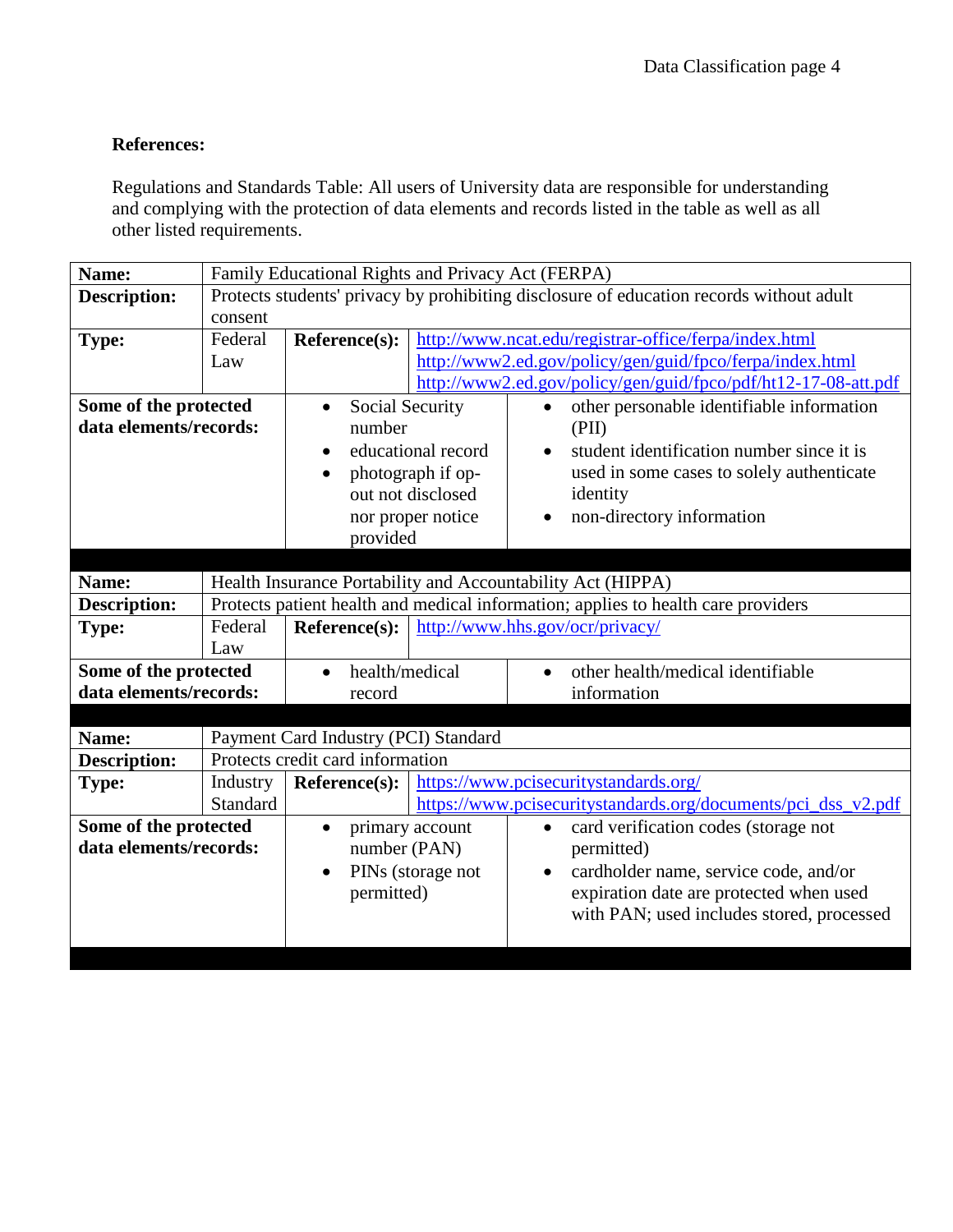| Name:                                      |                                                                                   | North Carolina Identity Theft Protection Act                                |                                                                |                                                                |  |  |
|--------------------------------------------|-----------------------------------------------------------------------------------|-----------------------------------------------------------------------------|----------------------------------------------------------------|----------------------------------------------------------------|--|--|
| <b>Description:</b>                        |                                                                                   | Requires entities to protect customer information to prevent identity theft |                                                                |                                                                |  |  |
| <b>Type:</b>                               | <b>State</b>                                                                      | Reference(s):                                                               |                                                                | http://www.ncleg.net/enactedlegislation/                       |  |  |
|                                            | Law                                                                               |                                                                             |                                                                | statutes/pdf/byarticle/chapter_75/article_2a.pdf               |  |  |
| Some of the protected                      |                                                                                   | <b>Social Security</b><br>$\bullet$                                         |                                                                | credit card information<br>$\bullet$                           |  |  |
| data elements/records:                     |                                                                                   | number                                                                      |                                                                | other personal information                                     |  |  |
|                                            |                                                                                   | driver's license                                                            |                                                                |                                                                |  |  |
|                                            |                                                                                   | number                                                                      |                                                                |                                                                |  |  |
|                                            |                                                                                   | banking                                                                     |                                                                |                                                                |  |  |
|                                            |                                                                                   | information                                                                 |                                                                |                                                                |  |  |
|                                            |                                                                                   |                                                                             |                                                                |                                                                |  |  |
| The Gramm-Leach-Bliley Act (GLBA)<br>Name: |                                                                                   |                                                                             |                                                                |                                                                |  |  |
| <b>Description:</b>                        |                                                                                   | Protects consumer financial information                                     |                                                                |                                                                |  |  |
| <b>Type:</b>                               | Federal                                                                           | $Reference(s)$ :                                                            |                                                                | http://www.ftc.gov/os/2002/05/67fr36585.pdf                    |  |  |
|                                            | Law                                                                               |                                                                             |                                                                | http://www.gpo.gov/fdsys/pkg/PLAW-106publ102/pdf/PLAW-         |  |  |
|                                            |                                                                                   |                                                                             | 106publ102.pdf                                                 |                                                                |  |  |
| Some of the protected                      |                                                                                   |                                                                             | account numbers                                                | personable identifiable information (PII)<br>$\bullet$         |  |  |
| data elements/records:                     |                                                                                   | credit card number                                                          |                                                                |                                                                |  |  |
|                                            |                                                                                   | deposit/transaction                                                         |                                                                |                                                                |  |  |
|                                            |                                                                                   | information                                                                 |                                                                |                                                                |  |  |
|                                            |                                                                                   |                                                                             |                                                                |                                                                |  |  |
| Name:                                      |                                                                                   | The North Carolina Public Records Act                                       |                                                                |                                                                |  |  |
| <b>Description:</b>                        | Protects certain records from public disclosure including personally identifiable |                                                                             |                                                                |                                                                |  |  |
|                                            | information.                                                                      |                                                                             |                                                                |                                                                |  |  |
| <b>Type:</b>                               | <b>State</b>                                                                      | http://www.ncpress.com/ncpa/AG%20booklet%204-8-08.pdf<br>Reference(s):      |                                                                |                                                                |  |  |
|                                            | Law                                                                               |                                                                             |                                                                | and N.C.G.S, 126-22 et seq.                                    |  |  |
|                                            |                                                                                   |                                                                             |                                                                | http://www.ncleg.net/EnactedLegislation/Statutes/HTML/ByArt    |  |  |
|                                            |                                                                                   |                                                                             |                                                                | icle/Chapter_126/Article_7.html                                |  |  |
| Some of the protected                      |                                                                                   | Social Security<br>$\bullet$                                                |                                                                | certain state tax information<br>$\bullet$                     |  |  |
| data elements/records:                     |                                                                                   | number                                                                      |                                                                | certain trade secrets                                          |  |  |
|                                            |                                                                                   | certain criminal                                                            |                                                                | records containing certain communications                      |  |  |
|                                            |                                                                                   | investigation                                                               |                                                                | between attorneys and their government                         |  |  |
|                                            |                                                                                   | records                                                                     |                                                                | clients                                                        |  |  |
|                                            |                                                                                   | certain records                                                             |                                                                | most personnel records<br>٠                                    |  |  |
|                                            |                                                                                   | about industrial                                                            |                                                                |                                                                |  |  |
|                                            |                                                                                   | expansion                                                                   |                                                                |                                                                |  |  |
|                                            |                                                                                   |                                                                             |                                                                |                                                                |  |  |
| Name:                                      |                                                                                   | <b>Red Flag Rule</b><br>Prevent identity theft                              |                                                                |                                                                |  |  |
| <b>Description:</b>                        |                                                                                   |                                                                             |                                                                |                                                                |  |  |
| <b>Type:</b>                               | Federal                                                                           | Reference(s):                                                               | http://www.ftc.gov/bcp/edu/microsites/redflagsrule/index.shtml |                                                                |  |  |
|                                            | Law                                                                               |                                                                             |                                                                |                                                                |  |  |
| Some of the protected                      |                                                                                   |                                                                             |                                                                | http://www.northcarolina.edu/legal/policies/red_flag/index.htm |  |  |
|                                            |                                                                                   | Social Security<br>$\bullet$                                                |                                                                | driver's license number<br>$\bullet$                           |  |  |
| data elements/records:                     |                                                                                   | number                                                                      |                                                                | banking or other financial information                         |  |  |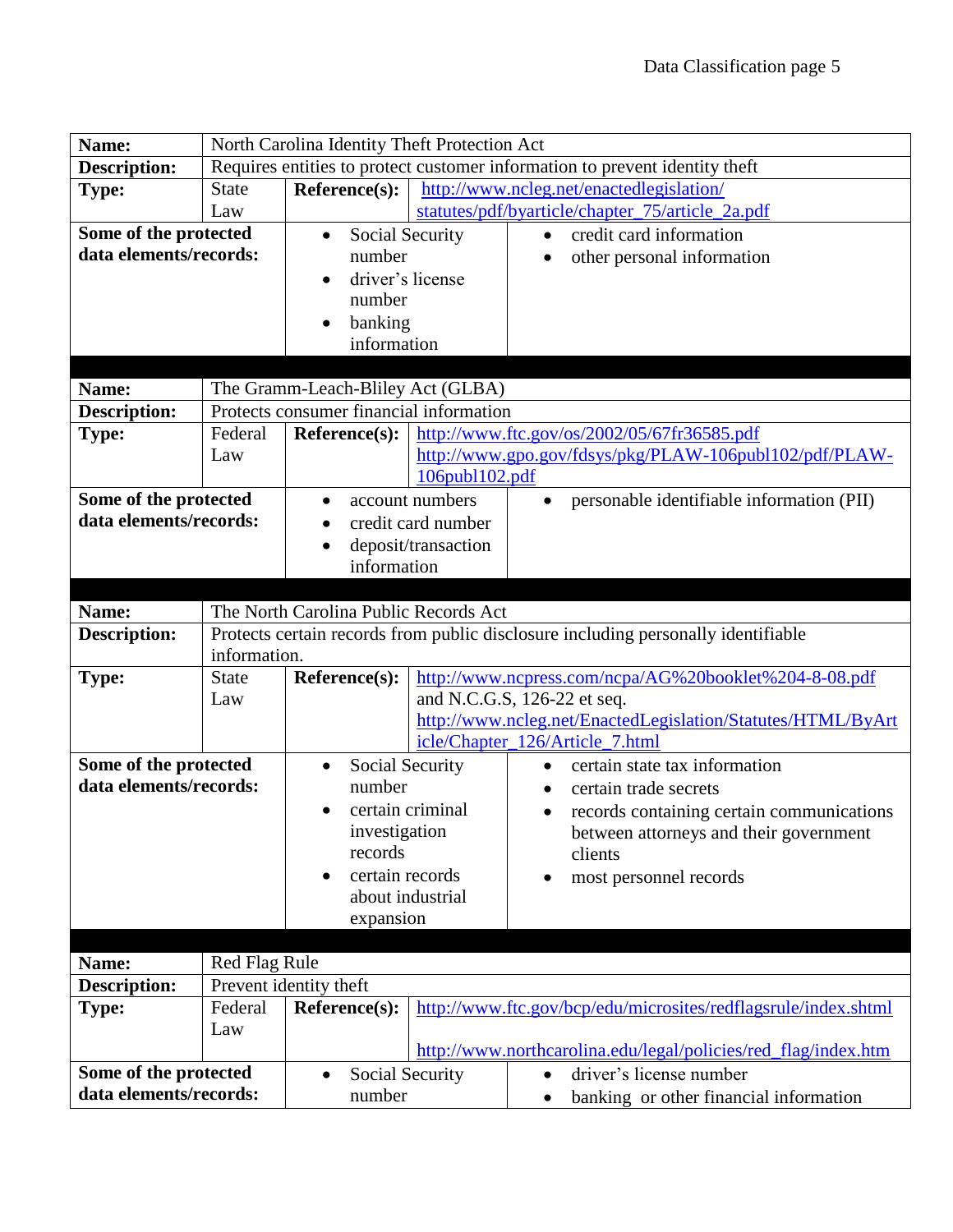| birth<br>aate<br>$\mathbf{\Omega}$ | number<br>nen<br>-nassnori<br>. |
|------------------------------------|---------------------------------|
|------------------------------------|---------------------------------|

Data Classification Policy [\(http://policy.uncg.edu/data/\)](http://policy.uncg.edu/data/)

Data Classification Policy [\(http://ocio.osu.edu/policy/policies/policy-on-institutional-data/data](http://ocio.osu.edu/policy/policies/policy-on-institutional-data/data-classification/)[classification/](http://ocio.osu.edu/policy/policies/policy-on-institutional-data/data-classification/) )

US Department of Education [\(http://www.ed.gov/technology/draft-netp-2010/FERPA\)](http://www.ed.gov/technology/draft-netp-2010/FERPA)

Wikipedia

[\(http://en.wikipedia.org/wiki/North\\_Carolina\\_Identity\\_Theft\\_Protection\\_Act\\_of\\_2005](http://en.wikipedia.org/wiki/North_Carolina_Identity_Theft_Protection_Act_of_2005) )

\_\_\_\_\_\_\_\_\_\_\_\_\_\_\_\_\_\_\_\_\_\_\_\_\_\_\_\_\_\_\_\_\_ Date Original is Effective: Upon approval

Approved by Chancellor

First approved: May 16, 2012 Revised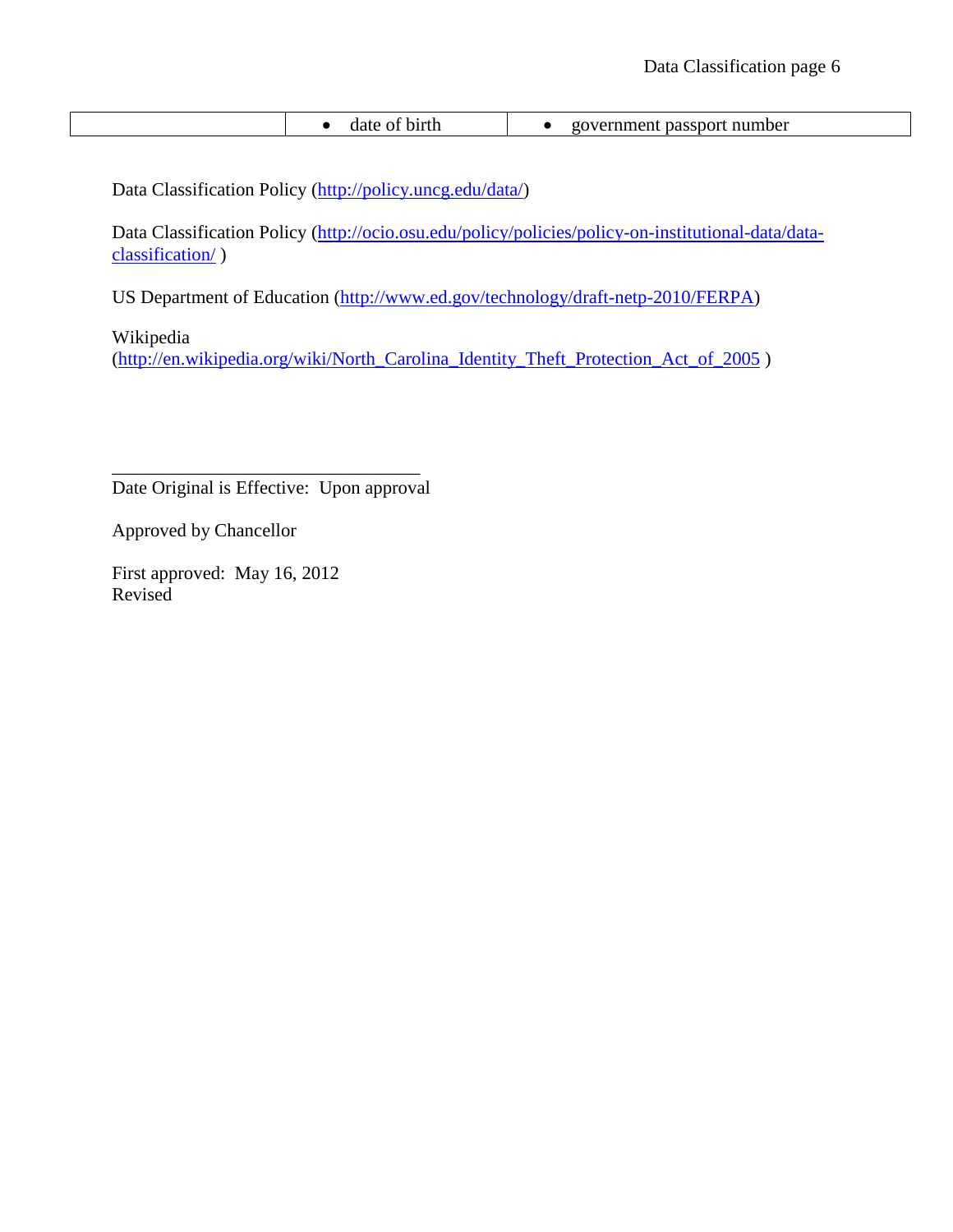## **Suggestions on Safeguarding University Data**

Data stewards, data custodians, and data users can comply with protecting University data by applying practices including but not limited to the following list:

- Do not leave paper documents unattended; protect them from the view of passers-by or office visitors; be mindful that personnel such as Housekeeping and/or Facilities may have to enter your office when you are not present.
- Close and lock office doors when away from your office.
- Add a "Restricted" or "Confidential" label or watermark to documents.
- Do not leave keys, access codes, access cards, etc. to file drawers, storage locations, electronic systems, etc. in unlocked desk drawers, in cabinet key slots, or other areas.
- Do not share access credentials (i.e. passwords, PINs, etc.).
- Store paper documents and storage media (i.e. USB drives, CDs, etc.) in a secure location(s).
- Shred paper documents when they are no longer needed, making sure that such documents are secured until shredding occurs. If a shredding service is employed, the service provider should have clearly defined procedures in the contractual agreement that protect discarded information, and ensure that the provider is legally accountable for those procedures, with penalties in place for breach of contract.
- Immediately retrieve documents from copy machines, fax machines, and printers.
- Do not discuss restricted data outside of the workplace or with anyone who does not have a University business need to know. Be aware of the potential for others to overhear communications in offices, on telephones, and in public places like elevators, restaurants, and sidewalks.
- Ensure that electronic equipment containing restricted data is securely transferred or disposed of in a secure manner.
- Immediately report the theft, lose, or abuse of data and electronic computing equipment to the University Police Department. The theft, loss, or suspected compromise of restricted data should be immediately reported to IT Security & Audit.
- Physically secure systems that contain restricted data from unauthorized access and use. Implement access controls including encryption.
- Grant only the necessary access to users that are needed to perform job functions.
- Exercise the principles of least privileges and separation of duties when granting access to data.
- Verify third party protection, access, disclosure, retention, and disposal of data.
- Use encryption or certificates when transmitting and accessing restricted data. Recommended secure methods include https, secure shell (scp/sftp), ssl, ftps, IPSec, S/MIME, and password-protected data.
- For intellectual property data, in addition to this policy, consult with the Office of Legal Affairs.
- For proprietary research data, in addition to this policy, consult with the Division of Research.
- Terminate user access to data when access is no longer warranted; modify user access to data when the user's role changes.